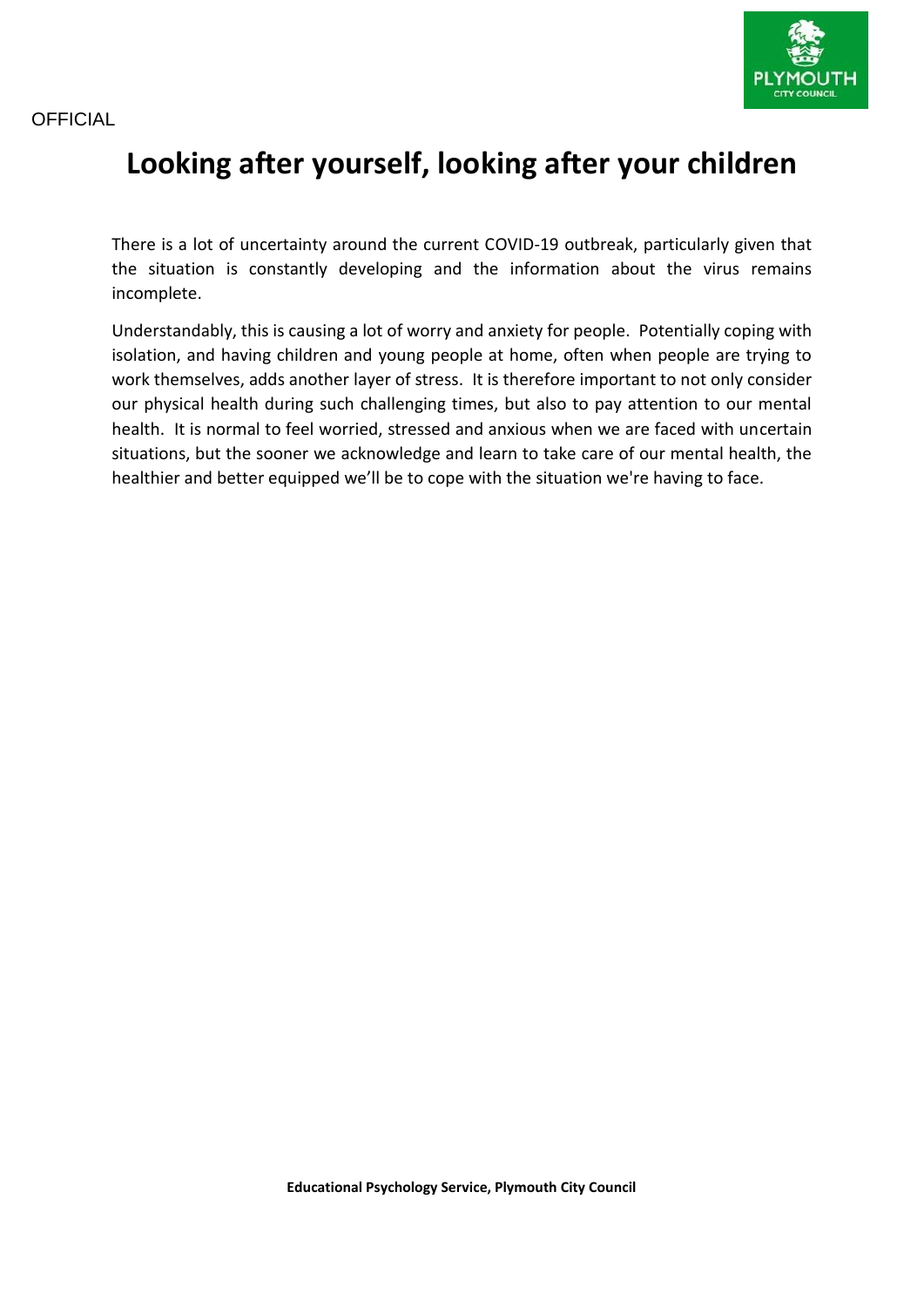

# OFFICIAL **Looking after yourself**

Taking care of our mental health and checking in on others is something that we can all do, and we need to remember that by looking after our own mental health, we'll be best placed to look after our children. Remember when they tell you on aeroplanes that you need to put on your own oxygen mask before helping others, it's like that.

We often feel threatened by the unknown, particularly under these conditions. Those that have survived harsh and isolated environments talk about focussing on the positives and actively thinking rationally about their situation. This requires you to determine what the actual risks are and what you can do to minimise them. It might help to think of what advice you would give to somebody who had not experienced the pandemic. It also helps to focus on the moment to short-term future. What are the immediate and/or achievable tasks you can focus on in the next hour, day or week?

Inevitably you will experience slumps. Life will be very different and likely to be less stimulating. Plan for these ebbs in mood but try to take control of the thinking. Focus on what you have been able to achieve during this period. Celebrate that you are coping. Link up with others (virtually) to have celebratory meals: milestones, birthdays, anniversaries, every tenth day since it began could all be reasons to celebrate.

Anxiety UK recommends the 'apple' technique:

- **Acknowledge:** Notice and acknowledge the uncertainty as it comes to mind.
- **Pause:** Don't react as you normally do. Don't react at all. Pause and breathe.
- **Pull back:** Tell yourself this is just the worry talking, and this apparent need for certainty is not helpful and not necessary. It is only a thought or feeling. Don't believe everything you think. Thoughts are not statements or facts.
- **Let go:** Let go of the thought or feeling. It will pass. You don't have to respond to them. You might imagine them floating away in a bubble or cloud.
- **Explore:** Explore the present moment, because right now, in this moment, all is well. Notice your breathing and the sensations of your breathing. Notice the ground beneath you. Look around and notice what you see, what you hear, what you can touch, what you can smell. Right now. Then shift your focus of attention to something else - on what you need to do, on what you were doing before you noticed the worry, or do something else - mindfully with your full attention.

Time is precious, especially when looking after children. However, try to plan your days or weeks to include something from each of the '5 ways to wellbeing' (developed by NEF).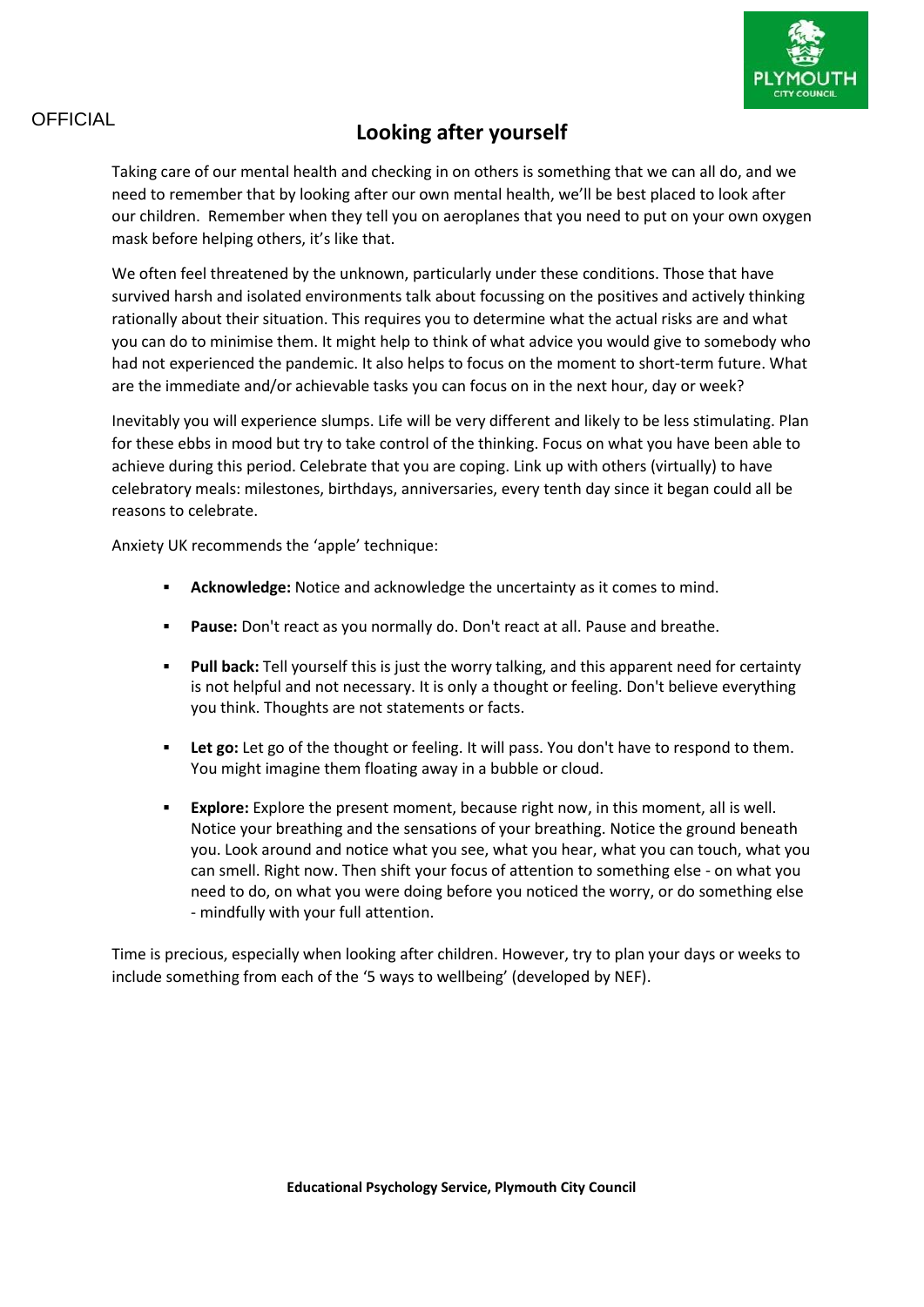

#### **BE ACTIVE**

Try to make sure that you and your family get regular exercise every day. You Tube has lots of exercise videos for kids and adults. Get children involved in planning their own 'indoor PE'. If current government advice permits, try to get outside once a day either into your garden if you have one or in a place where there are few people. If you can't go out, open the windows for some fresh air and take some time to look at the world outside.

#### **TAKE NOTICE**

Take a break from the news and social media and concentrate on what's happening in the here and now in your family. Notice and appreciate the small things.

Studies have shown that being aware of what is taking place in the present directly enhances your wellbeing.

There's lots of good mindfulness apps to try, but if that's not for you, just getting into something you enjoy e.g. cooking, drawing etc and really focussing on it can be just as good.

#### **CONNECT**

Social connection is one of the most important ways that we can look after our mental wellbeing. Social distancing is going to make that trickier, but we're lucky enough to have technology to help us out. Think physical distancing, but social connections.

Social media is great, but if you can, try to have phone calls or even video calls. Arrange to Facetime/Skype a friend for coffee, phone relatives more often than usual. Whilst it can be helpful to share worries, try to find other things to talk about too. If you are isolated in close proximity with a small number of other people your capacity for tolerance will be tested, whilst also needing to ensure your own character and personality traits are as tolerable as possible! Self-restraint will be required and can be helped by identifying a 'safe space' for each individual to be able to retreat to if they become frustrated or overwhelmed. Agree ground rules for how you are going to communicate, particularly if something is irritating or challenging you.

#### **GIVE**

Research tells us that giving back to our community helps people to feel valuable and makes us happier. We might not be able to contribute to our community in our usual way, but many people will still be able to find ways to give back.

Lots of community groups are setting up schemes that aim to help vulnerable people at this difficult time. If you want to get involved, check out local social media for ideas. Many of us will not be in a position to offer practical support. We can still offer mutual support to friends and family by checking in with them regularly.

#### **KEEP LEARNING**

Learning a new skill or honing an existing one gives us a sense of purpose and achievement. Whilst we're busy learning, we're less likely to experience anxious thoughts and worries. Social-distancing will bring new challenges, but it will give many of us the time to start a new hobby or learn about an area that we've always been interested in.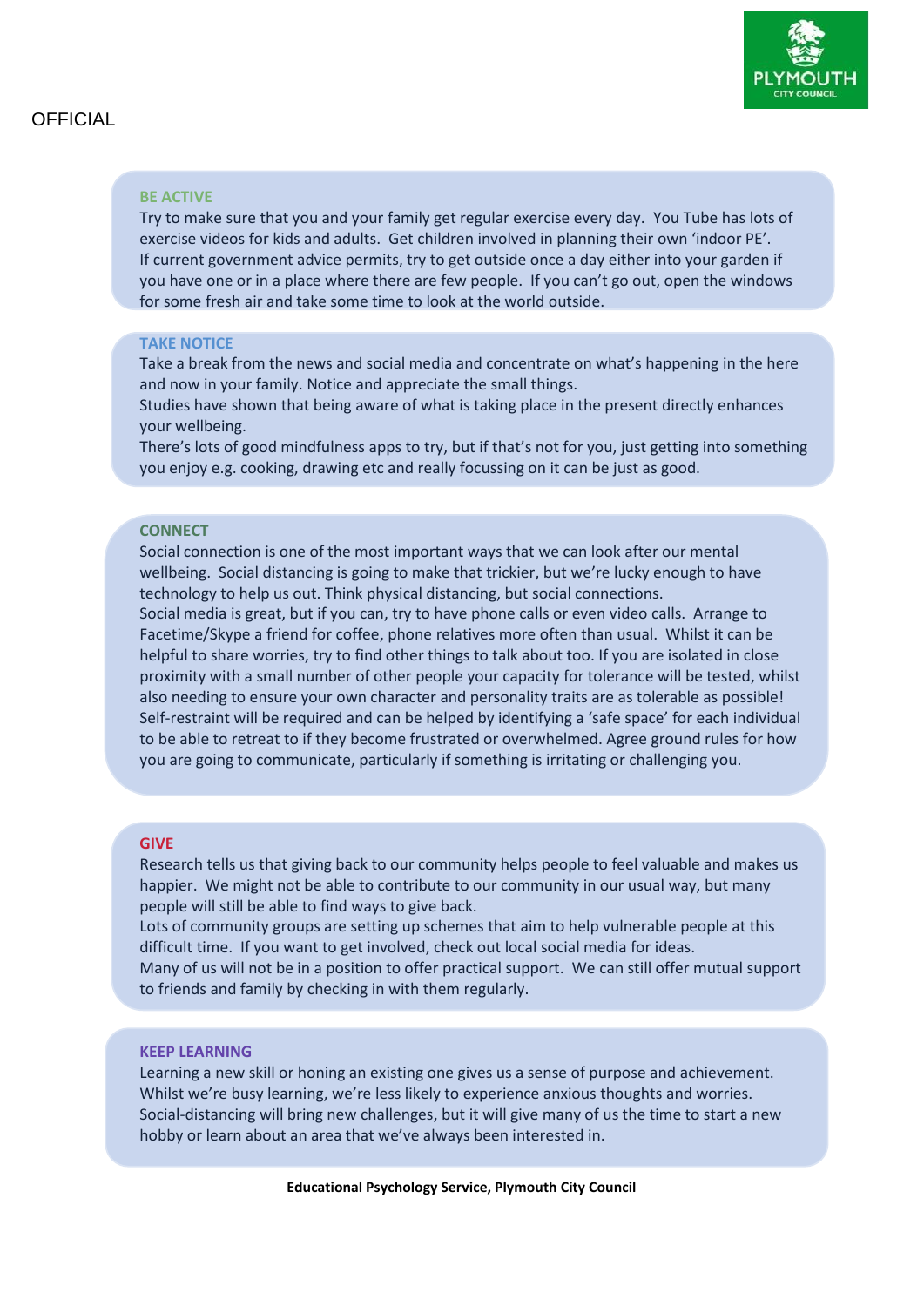

# **Looking after your children**

For the most part, children will need what they've always needed; love, attention and opportunities to learn and play. If children are home for long periods because of social-distancing or self-isolation, the following tips might be helpful:

Try and keep to a structure and routine that suits you. Keep bedtime and morning routines close to existing ones to promote a sense of normality that children will find reassuring. Encouraging them to get up and dressed during the week will help maintain some difference between weekdays and weekends.

Keep boundaries firm and make it clear that you expect the same standards of behaviour as usual. Boundaries show that adults are still in control and taking care of them, which helps children to feel safe.

Make sure they get some time to burn off energy every day. Younger children will enjoy assault courses, discos etc. Older children and teens might respond better to fitness videos.

Expect children to do some learning every day. In the longer-term schools are likely to provide opportunities for online learning. In the short term, or as extra activities there are a wealth of helpful websites, many of which they will be able to access independently. Continuing with their learning helps promote a sense of normality and purpose as well as keeping them up to date for when they are back at school.

Find opportunities for them to interact with their friends remotely. For tweens and teens, contact with their peers is especially important. Technology provides lots of opportunities for older children to connect, chat and game together. But be wary of giving unsupervised access to platforms that you would not normally allow your child onto; the internet still poses the same risks as in normal times.

Balance screen time with other activities. Challenge children to learn new skills that don't involve screens e.g. tying shoe laces, juggling, baking. Older children might want to set their own goals.

Give children opportunities to have a say in what will be happening. They may have had a lot of their freedoms and choices removed for a while and may feel powerless or angry. Older children and teenagers will be more able to understand the risks in too much screen time, too little sleep, inactivity etc. They are more likely to 'buy in' to new rules and routines if they feel that they have a voice. Family meetings where children and adults problem-solve together can be helpful for this. [\(https://bristolchildparentsupport.co.uk/ready-family-meetings/\)](https://bristolchildparentsupport.co.uk/ready-family-meetings/)

There are some example timetables on the next page. These are just shared as a guide but may be helpful in terms of thinking about how to maintain some structure and routine throughout days at home. Remember to intersperse activities with breaks, and don't forget healthy snacks and drinks!

The last pages in this pack have links to websites with helpful ideas and activities covering a range of topics.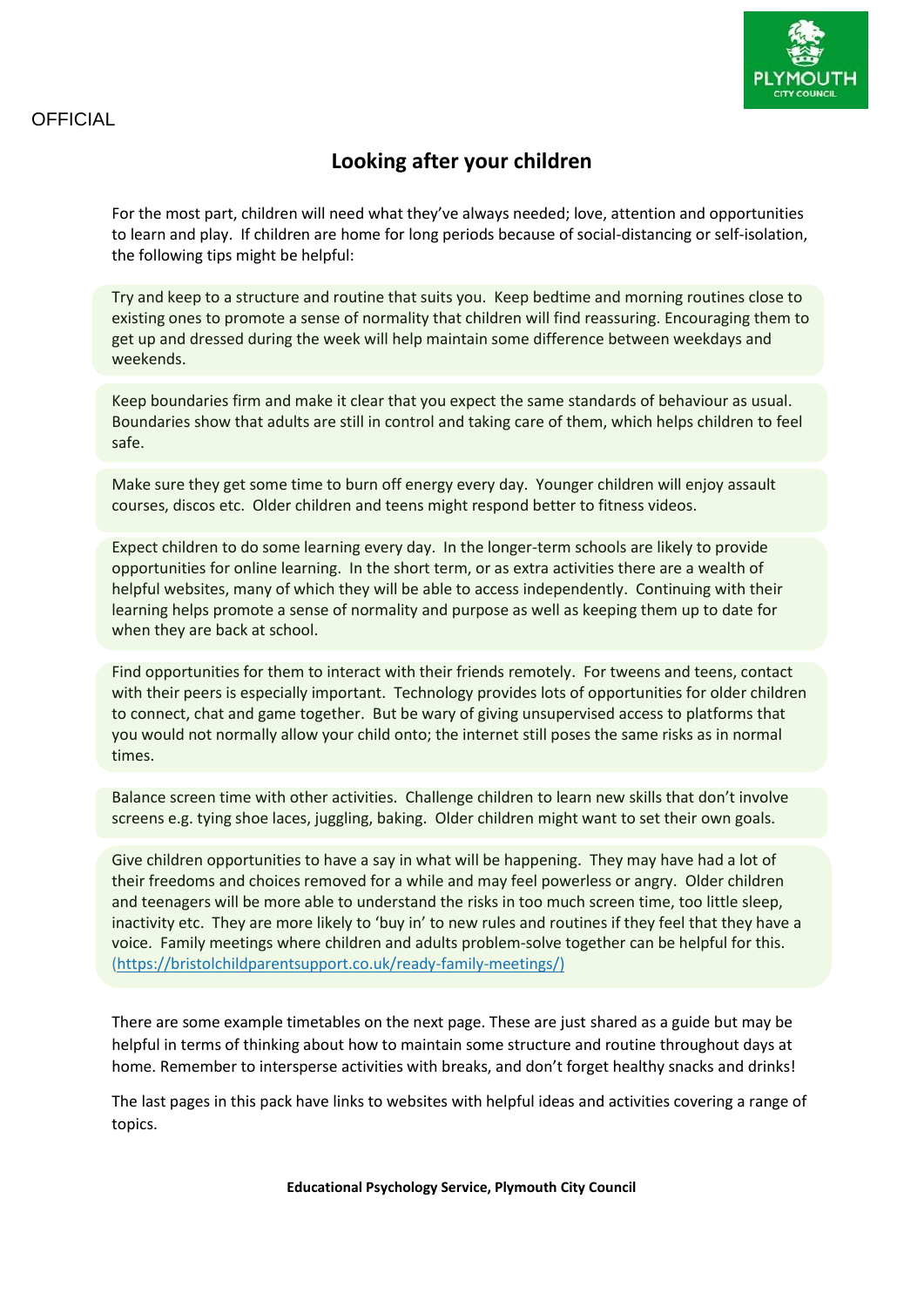

# OFFICIAL **Example Timetables**

| <b>Get ready for the day</b> |                             | □Have breakfast, have a wash, get dressed                                                          |
|------------------------------|-----------------------------|----------------------------------------------------------------------------------------------------|
| 9am                          | <b>Activity 1</b>           | $\Box$ Online learning from school OR a craft activity (cutting and sticking, painting,<br>baking) |
| 10am                         | <b>Activity 2</b>           | . Online learning from school OR some writing or maths - write a story, count coins                |
| 11am                         | <b>Get active!</b>          | Play in the garden, do an exercise video                                                           |
| 12                           | <b>Lunchtime</b>            |                                                                                                    |
| 1pm                          | <b>Help about the house</b> | Help tidy up, hoover, wash up                                                                      |
| 2pm                          | <b>Quiet time</b>           | . Do something calm, like reading or colouring                                                     |
| 3pm                          | <b>Activity 3</b>           | . Online learning from school OR be creative - make some music, design an outfit                   |
| 4pm                          | <b>Have some free time</b>  | Enjoy toys and tech                                                                                |
| 5pm                          | <b>Dinner time</b>          | $\Box$ Help prepare dinner - help tidy up too!                                                     |
| 6pm                          | <b>Family time</b>          | $\square$ Play a game, watch a movie, spend time together                                          |
| Get ready for bed            |                             | . Have a bath, get pyjamas on, read a story                                                        |

| <b>45 mins Academic learning</b>                           |  |  |
|------------------------------------------------------------|--|--|
| <b>45 mins Creative Activities</b>                         |  |  |
| <b>45 mins Exercise</b>                                    |  |  |
| Have lunch                                                 |  |  |
| <b>Downtime</b>                                            |  |  |
| 45 mins Academic learning                                  |  |  |
| 45 mins Help around the house                              |  |  |
| Free time                                                  |  |  |
| <b>Have dinner</b>                                         |  |  |
| <b>Contact family and friends</b> - phone, Facetime, email |  |  |
| <b>Free time</b>                                           |  |  |

**Get ready for bed**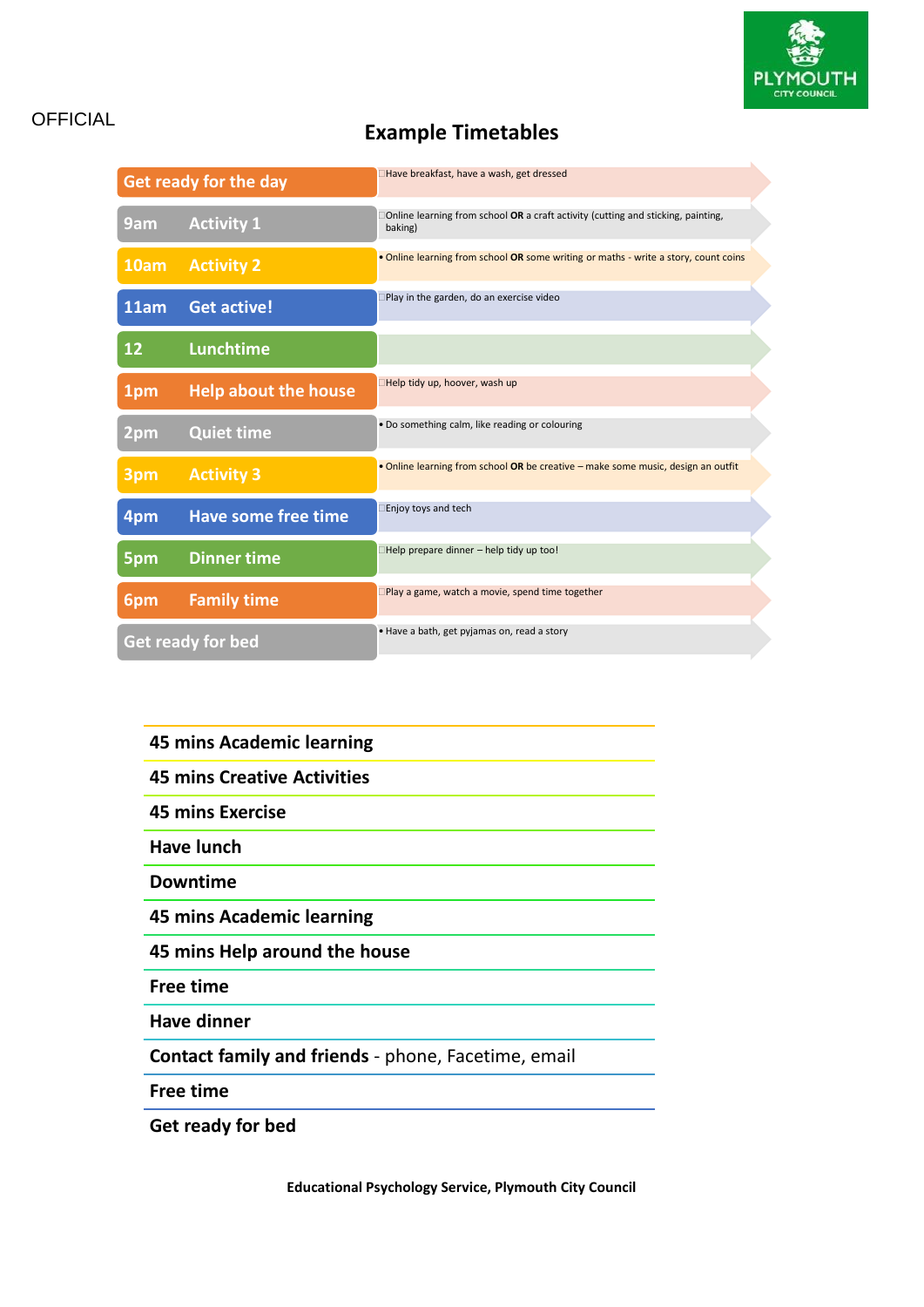# **Talking to children about Coronavirus (COVID-19)**

Although it's tempting to try and protect children from difficult topics, they are more likely to worry when they're kept in the dark. Children and teenagers will be aware of what is happening but may not have all the facts they need to understand it.

These tips will help you communicate about Coronavirus with your child:

- Take time to talk and listen. Be clear that you are happy to answer any questions that they have. Be led by your child as they may not be that interested or want to know everything all at once. Try to answer any questions honestly but keep things in context e.g. "Sadly, some people do die, but the vast majority of people will recover, and children seem to be only mildly affected".
- Reassure them that their own risk is very low but that we all need to 'do our bit' to look after people who might be very unwell. Underline how helpful they are being by following the rules about hygiene and social-distancing. Knowing we're being altruistic helps us to bear the tough times.
- Give positive messages about everything you are doing as a family to keep yourselves safe. Talk about all the work people around the world are doing to find treatments and a vaccine.
- Keep explanations developmentally appropriate.
	- $\circ$  Young children up to about age seven will need very simple explanations that relate to their own experiences. Explain that, like other germs, Coronavirus can spread between people and make them ill. But because Coronavirus is a new germ that we don't know everything about, we need to take more care and so things might be a bit different for a while.
	- $\circ$  Older children and tweens will want to know more. They may have heard partial explanations and 'filled in the gaps' themselves with their own ideas, so check what they already think they know about it.
	- $\circ$  Teenagers will have a similar capacity to understand what's going on as adults. They will need calm, factual information and opportunities to talk through their worries and disappointments.
- Give them an opportunity to talk about their feelings. Our instinct might be to 'make it all better', but it is normal to feel scared, sad and angry in the face of what's happening. Tell them that what is happening is not normal but that their feelings are.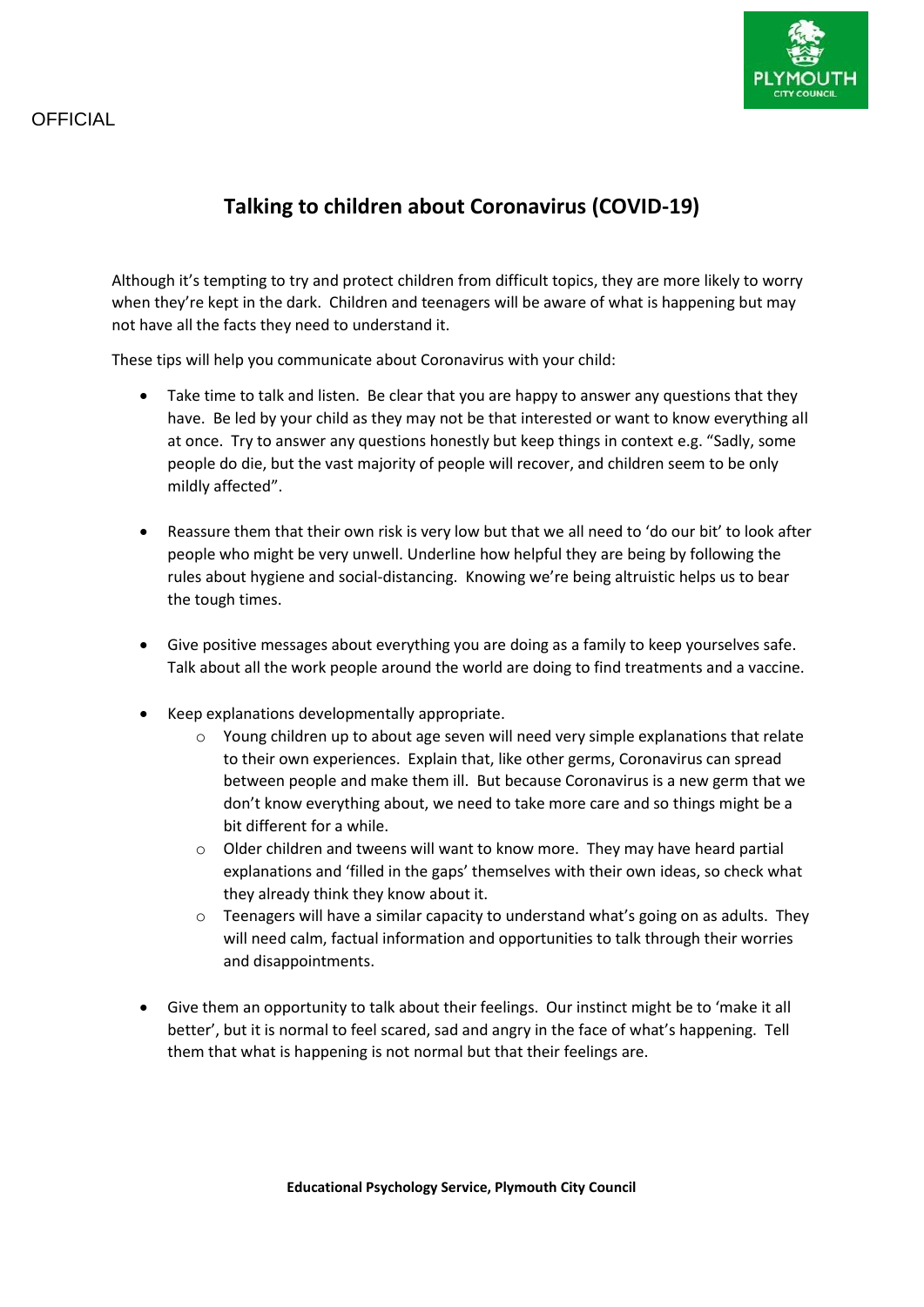

# **Sources of support**

#### **General – for parents**

**Samaritans** Call 116 123 <https://www.samaritans.org/how-we-can-help/contact-samaritan/>

Mind UK <https://www.mind.org.uk/> <https://www.mind.org.uk/information-support/support-community-elefriends/> UK Mental Health Charity with information and an online mutual support community

#### **General – for young people**

[www.kooth.com](http://www.kooth.com/) [www.youngminds.org.uk](http://www.youngminds.org.uk/) [www.keep-your-head.com](http://www.keep-your-head.com/)

#### **Parenting pressures**

#### **Family Action**

Telephone: 0808 802 6666 Text message: 07537 404 282

#### <https://www.family-action.org.uk/what-we-do/children-families/familyline/>

The FamilyLine service supports people who are dealing with family pressures in a new and innovative way by using a network o[f volunteers](https://www.family-action.org.uk/get-involved/volunteer/) from across the country to support family members over the age of 18 through telephone calls, email, web chat and text message.

#### **Family Lives (previously Parentline)**

Call: 0808 800 2222

#### <https://www.familylives.org.uk/how-we-can-help/confidential-helpline/>

Family Lives offers a confidential and free helpline service for families in England and Wales (previously known as Parentline). for emotional support, information, advice and guidance on any aspect of parenting and family life. The helpline service is open 9am – 9pm, Monday to Friday and 10am – 3pm Saturday and Sunday.

#### **Gingerbread**

Single Parent Helpline: 0808 802 0925

#### [gingerbread.org.uk](http://www.gingerbread.org.uk/)

One Parent Families/Gingerbread is the leading national charity working to help lone parents and their children.

#### **Grandparents Plus**

Call: 0300 123 7015 [grandparentsplus.org.uk](http://www.grandparentsplus.org.uk/)

Grandparents Plus is the only national charity (England and Wales) dedicated to supporting kinship carers - grandparents and other relatives raising children who aren't able to live with their parents.

**Educational Psychology Service, Plymouth City Council**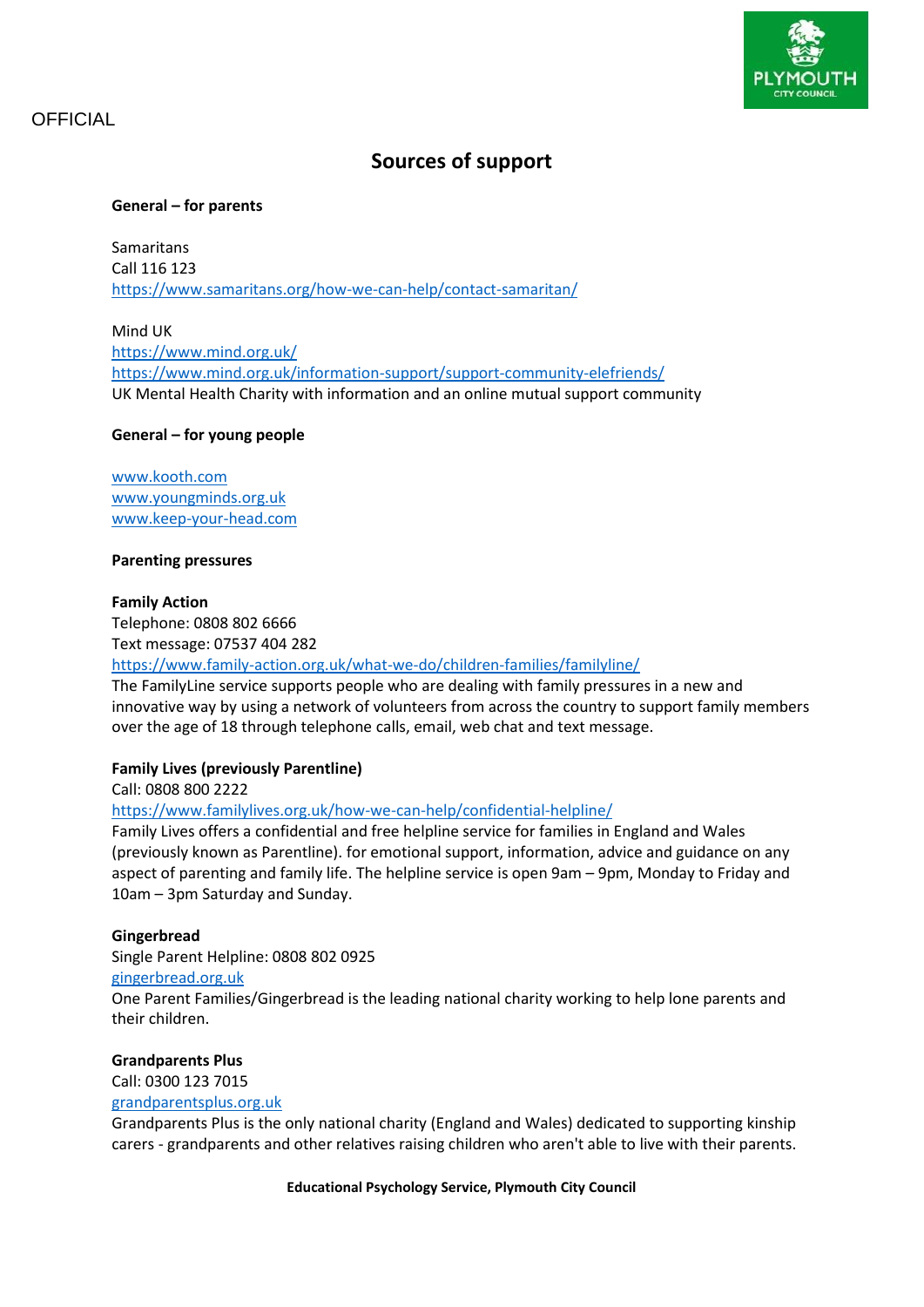

# **Helpful resources for talking to children about Coronavirus**

#### **Covibook**

#### <https://www.mindheart.co/descargables>

A short book about Coronavirus for children under 7

#### **Newsround video**

[https://www.bbc.co.uk/newsround/51342366?fbclid=IwAR3CyZq5rzXVoyGCgWjjpx6YqoetuZ1tP16y](https://www.bbc.co.uk/newsround/51342366?fbclid=IwAR3CyZq5rzXVoyGCgWjjpx6YqoetuZ1tP16y7wMjUR6uwgWyhRmf0aFTrAs) [7wMjUR6uwgWyhRmf0aFTrAs](https://www.bbc.co.uk/newsround/51342366?fbclid=IwAR3CyZq5rzXVoyGCgWjjpx6YqoetuZ1tP16y7wMjUR6uwgWyhRmf0aFTrAs)

Drs Chris and Xand explain what's happening

#### **Resources for children and young people with additional needs:**

[https://theautismeducator.ie/wp-content/uploads/2020/03/The-Corona-Virus-Free-Printable-](https://theautismeducator.ie/wp-content/uploads/2020/03/The-Corona-Virus-Free-Printable-Updated-2-The-Autism-Educator-.pdf)[Updated-2-The-Autism-Educator-.pdf](https://theautismeducator.ie/wp-content/uploads/2020/03/The-Corona-Virus-Free-Printable-Updated-2-The-Autism-Educator-.pdf)

[https://carolgraysocialstories.com/wp-content/uploads/2020/03/Pandemics-and-the-](https://carolgraysocialstories.com/wp-content/uploads/2020/03/Pandemics-and-the-Coronavirus.pdf)[Coronavirus.pdf](https://carolgraysocialstories.com/wp-content/uploads/2020/03/Pandemics-and-the-Coronavirus.pdf)

<https://www.mencap.org.uk/advice-and-support/health/coronavirus> -

contains a link to the most up to date version of their "Easy Read" for young people and adults with learning difficulties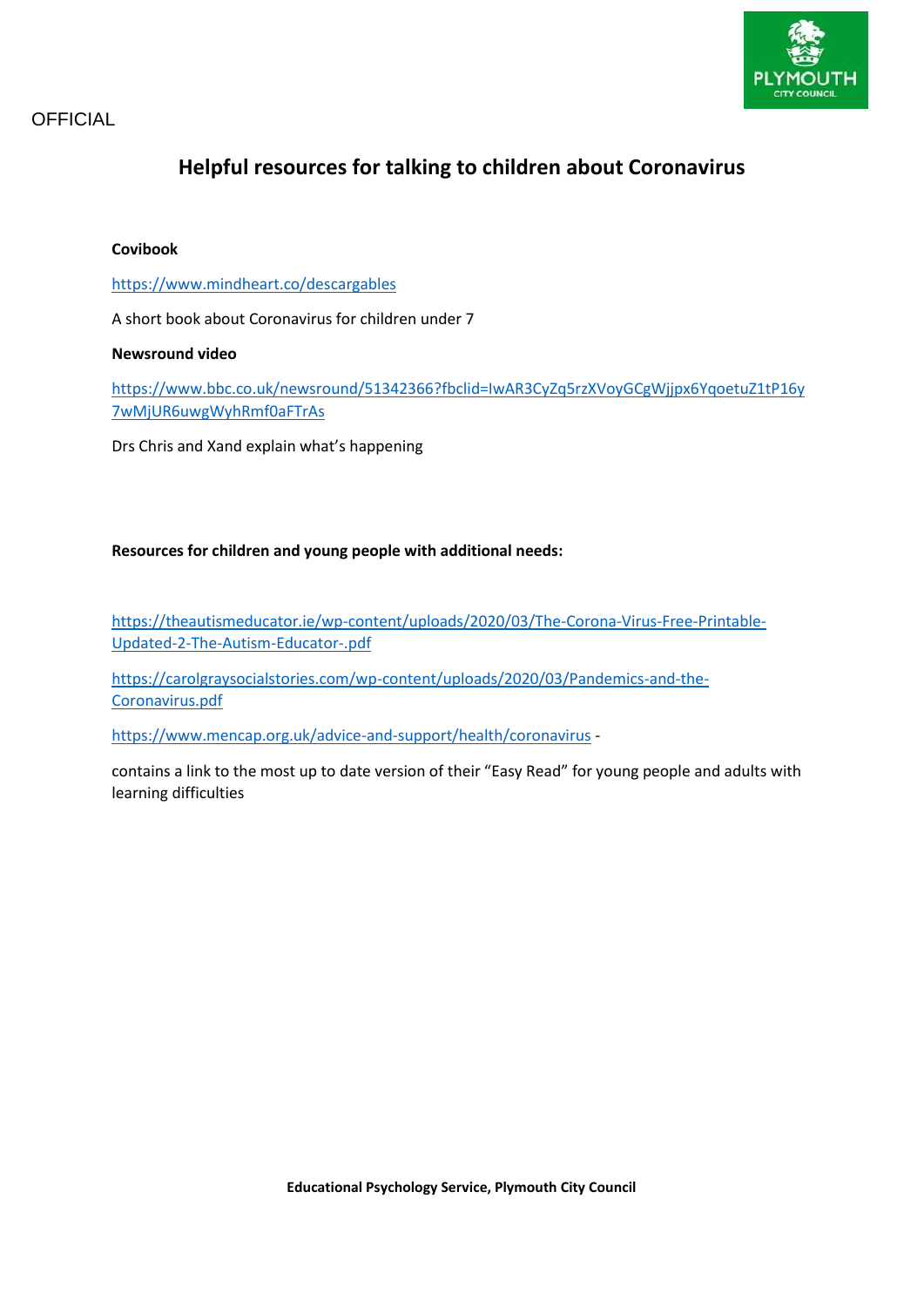

# **Resources for home education**

Many schools will be setting their own learning. However, if you need something else to keep them usefully occupied then this non-exhaustive list might help those affected by school closures due to coronavirus, compiled by home educators:

#### **Khan Academy**

#### [https://www.khanacademy.org](https://www.khanacademy.org/)

Especially good for maths and computing for all ages but other subjects at Secondary level. Note this uses the U.S. grade system but it's mostly common material.

#### **BBC Learning**

#### <http://www.bbc.co.uk/learning/coursesearch/>

This site is old and no longer updated and yet there's so much still available, from language learning to BBC Bitesize for revision. No TV license required except for content on BBC iPlayer.

#### **Futurelearn**

#### [https://www.futurelearn.com](https://www.futurelearn.com/)

Free to access 100s of courses, only pay to upgrade if you need a certificate in your name (own account from age 14+ but younger learners can use a parent account).

#### **Seneca**

#### [https://www.senecalearning.com](https://www.senecalearning.com/)

For those revising at GCSE or A level. Tons of free revision content. Paid access to higher level material.

#### **Openlearn**

#### <https://www.open.edu/openlearn/>

Free taster courses aimed at those considering Open University but everyone can access it. Adult level, but some e.g. nature and environment courses could well be of interest to young people.

#### **Blockly**

[https://blockly.games](https://blockly.games/) Learn computer programming skills - fun and free.

#### **Scratch**

<https://scratch.mit.edu/explore/projects/games/> Creative computer programming

**Ted Ed** [https://ed.ted.com](https://ed.ted.com/) All sorts of engaging educational videos

**Educational Psychology Service, Plymouth City Council**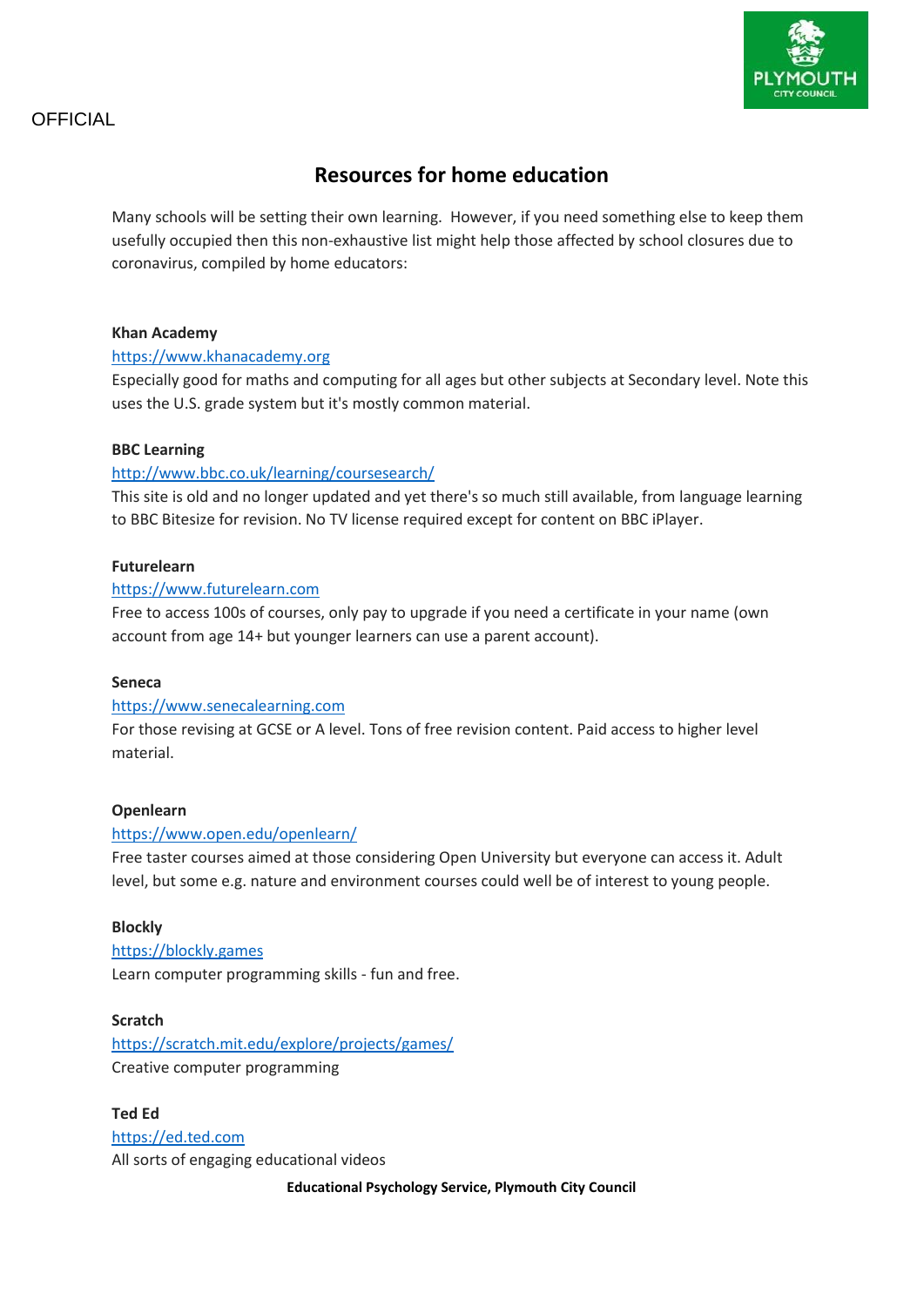

#### **National Geographic Kids**

<https://www.natgeokids.com/uk/> Activities and quizzes for younger kids.

#### **Duolingo**

[https://www.duolingo.com](https://www.duolingo.com/) Learn languages for free. Web or app.

**Mystery Science** [https://mysteryscience.com](https://mysteryscience.com/) Free science lessons

### **The Kids Should See This**

[https://thekidshouldseethis.com](https://thekidshouldseethis.com/) Wide range of cool educational videos

**Crash Course** [https://thecrashcourse.com](https://thecrashcourse.com/) You Tube videos on many subjects

### **Crash Course Kids**

<https://m.youtube.com/user/crashcoursekids> As above for a younger audience

#### **Crest Awards**

[https://www.crestawards.org](https://www.crestawards.org/) Science awards you can complete from home.

**iDEA Awards** [https://idea.org.uk](https://idea.org.uk/) Digital enterprise award scheme you can complete online.

#### **Paw Print Badges**

[https://www.pawprintbadges.co.uk](https://www.pawprintbadges.co.uk/)

Free challenge packs and other downloads. Many activities can be completed indoors. Badges cost but are optional.

#### **Tinkercad**

[https://www.tinkercad.com](https://www.tinkercad.com/) All kinds of making.

**Prodigy Maths** [https://www.prodigygame.com](https://www.prodigygame.com/)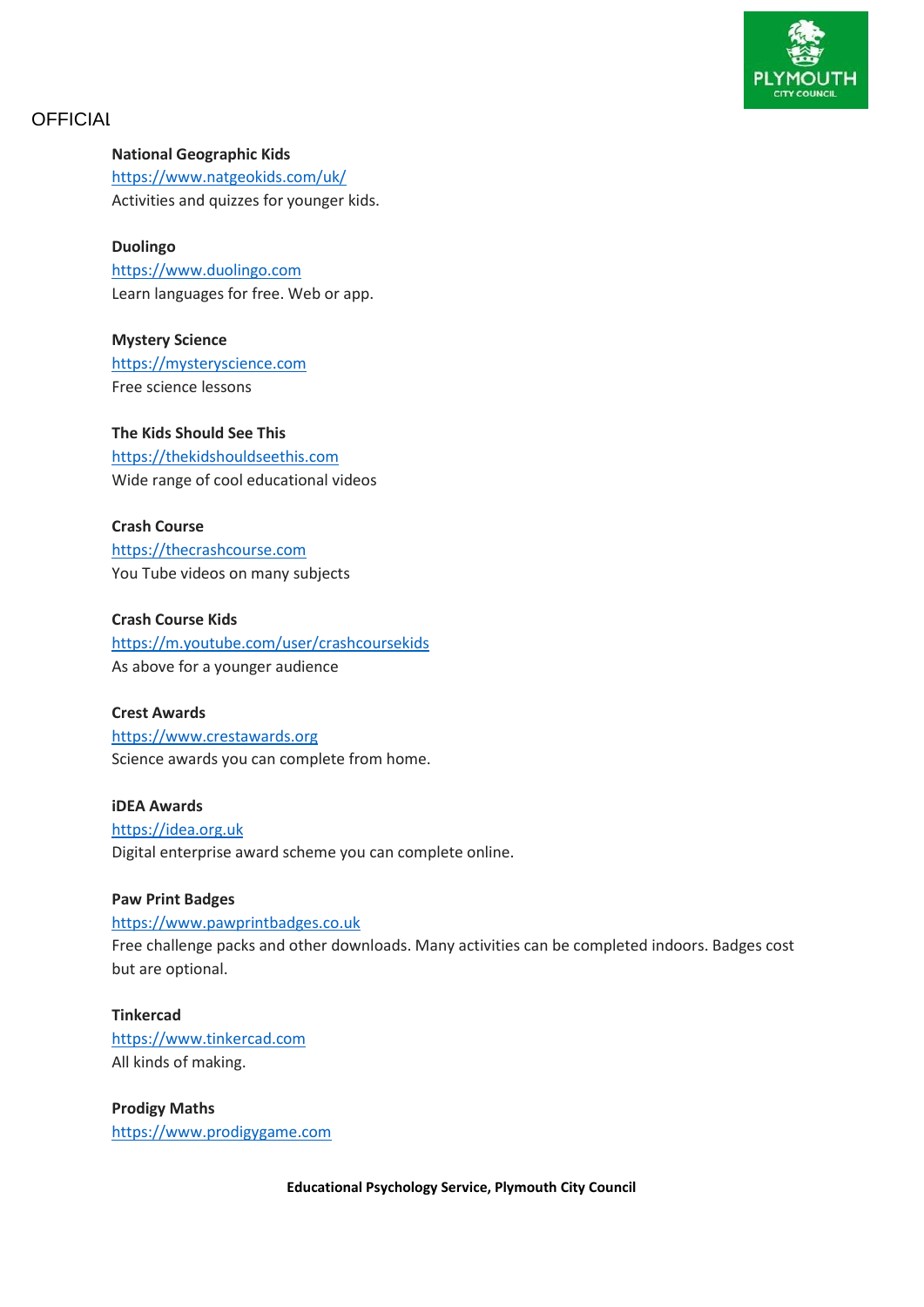

OFFICIAI Is in U.S. grades, but good for UK Primary age.

**Cbeebies Radio** <https://www.bbc.co.uk/cbeebies/radio> Listening activities for the younger ones.

**Nature Detectives** <https://naturedetectives.woodlandtrust.org.uk/naturedetectives/> A lot of these can be done in a garden, or if you can get to a remote forest location!

**Oxford Owl for Home** <https://www.oxfordowl.co.uk/for-home/> Lots of free resources for Primary age

### **Big History Project** <https://www.bighistoryproject.com/home> Aimed at Secondary age. Multi disciplinary activities.

**Geography Games** <https://world-geography-games.com/world.html> Geography gaming!

#### **Blue Peter Badges**

<https://www.bbc.co.uk/cbbc/joinin/about-blue-peter-badges> If you have a stamp and a nearby post box.

#### **The Artful Parent**

<https://www.facebook.com/artfulparent/> Good, free art activities

**Red Ted Art** [https://www.redtedart.com](https://www.redtedart.com/) Easy arts and crafts for little ones

**The Imagination Tree** [https://theimaginationtree.com](https://theimaginationtree.com/) Creative art and craft activities for the very youngest.

**Toy Theater** <https://toytheater.com/> Educational online games

**Educational Psychology Service, Plymouth City Council DK Find Out** [https://www.dkfindout.com/uk/?fbclid=IwAR2wJdpSJSeITf4do6aPhff8A3tAktnmpaxqZbkgudD49l71](https://www.dkfindout.com/uk/?fbclid=IwAR2wJdpSJSeITf4do6aPhff8A3tAktnmpaxqZbkgudD49l71ep8-sjXmrac)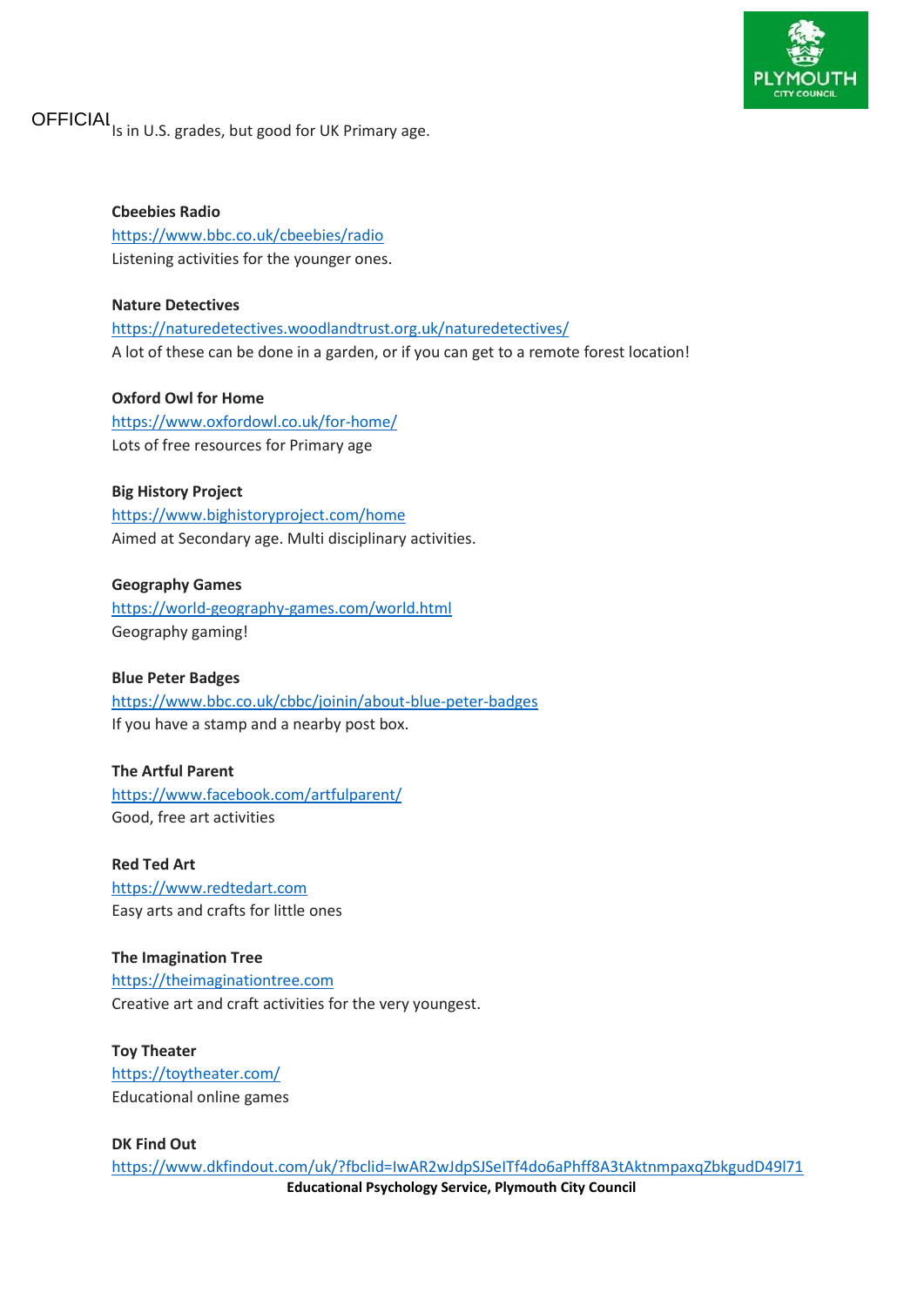

# OFFICIAL<sub>[ep8-sjXmrac](https://www.dkfindout.com/uk/?fbclid=IwAR2wJdpSJSeITf4do6aPhff8A3tAktnmpaxqZbkgudD49l71ep8-sjXmrac)</sub>

Activities and quizzes

### **Twinkl**

#### [https://www.twinkl.co.uk](https://www.twinkl.co.uk/)

This is more for printouts, and usually at a fee, but they are offering a month of free access to parents in the event of school closures.

### **Virtual tours**

<https://www.travelandleisure.com/attractions/museums-galleries/museums-with-virtual-tours> Virtual tours of some of the world's best museums